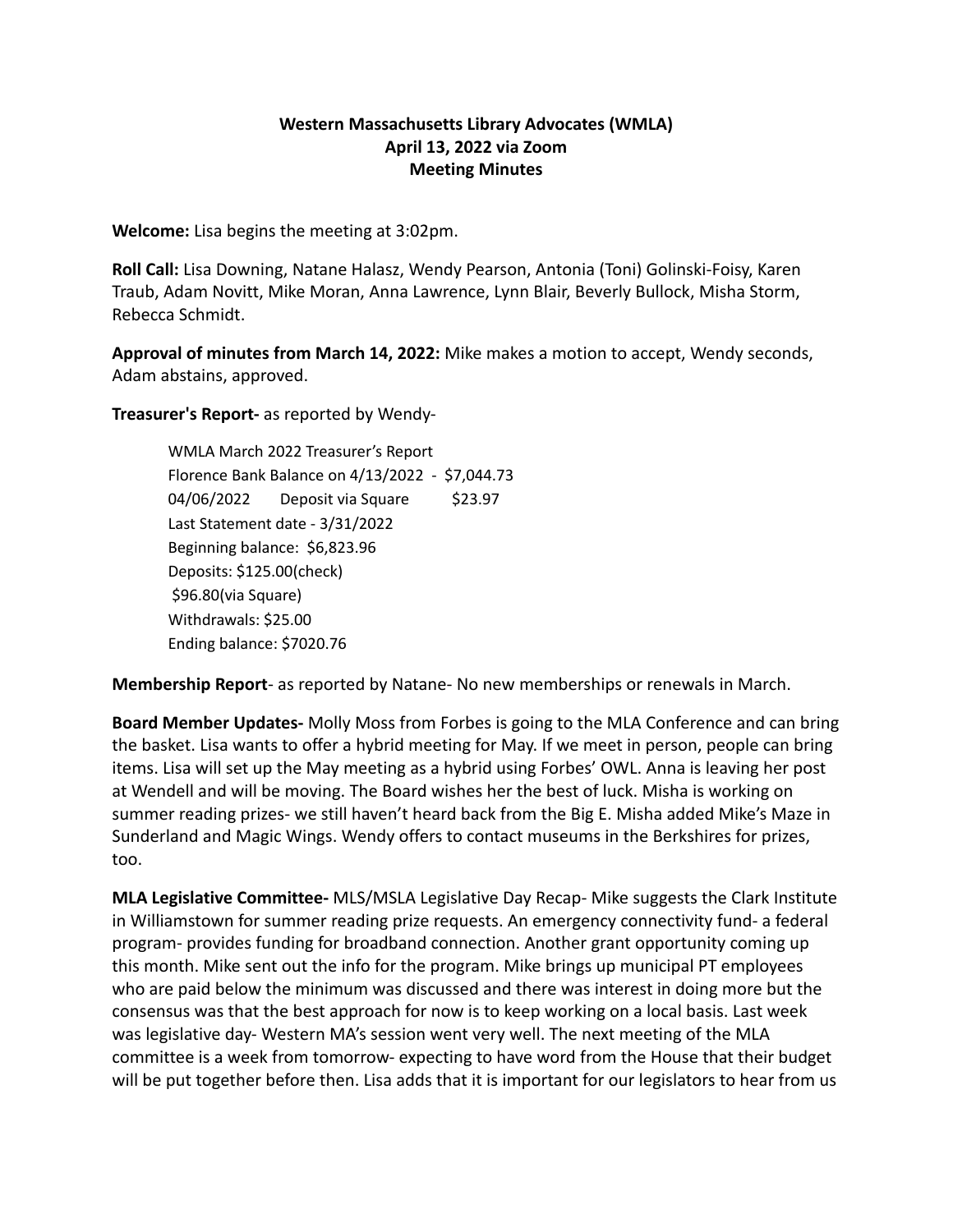otherwise, they may assume we are doing ok. We need to make our voices heard on our needs. Lisa asks about any follow up we should be thinking about.

**MBLC-** Karen thanks the group for legislative day and the legislative breakfast. April 1, Karen attended the MBLC PR Committee's workshop that was part of their diversity series. The Small Library Construction grant was awarded to the town of Shutesbury. Maryanne Antonellis, Shutesbury's director, is throwing a party for anyone interested. James Lonergan announced that the IMLS named the finalists for the national medal and the Perkins Library is among those being nominated.

**WMLA Logo-** Natane was exploring grant options for funding- nothing has been found that is a perfect fit for us yet. The Massachusetts Cultural Council has approved some grants that may be similar to what we are trying to do. Mike suggests that the MCC bears some follow up and also suggests the Community Foundation of Western Massachusetts. Lisa met with Seth (designer) about a branding project for Forbes- a branding identity project can strengthen or guide the way we want people to think about our organization. Lisa shares a screen of a draft of the project goals: increase awareness and engagement from library community, seek an identity that will be clear and convey relevant and professional information, we want a logo that will make our communication immediately recognizable, we want the logo to work with and amplify our tagline "a voice for libraries in western Massachusetts", we want to work with a professional designer. Mike adds that he likes our tagline- but maybe it can be sharpened. Adam asks if there's a way to put this out into the broader library community- maybe library students or staff- to get the message out there to see if they are interested in submitting a logo idea. Rebecca adds her thoughts- having a monetary prize for someone who does the project since there may be multiple people submitting ideas, but hiring a student may be a successful idea. Adam says he's had success with interns and can give them a chance to build their resume. Anna states when she was at Simmons there was a design course offered- if it still is offered maybe we can connect. Lynn adds that this might be a great internship opportunity for students. Misha adds that often library workers come from other careers so there may be some people with a design background.

**MLS Collaboration-** *Reminder about what we will be discussing: Lisa was invited to attend their board meeting in September to talk about current and potential partnerships between WMLA and MLS. Lisa has looked into the history: WMLA had reached out many years ago and Sarah attended a listening session with our concerns- main concern was MLS's impact in Western MA. There's been some listening back and forth, nothing concrete. Lisa suggests at next month's meeting we can brainstorm on ways we can collaborate and our requests.* Lisa tables this discussion until next month.

**Miscellaneous-** Lisa brings up that there's been lots of attention on book banning. United for Libraries has united against book banning as their campaign. Lisa asks if there's interest from the group in discussing the topic and WMLA's potential involvement. Karen attended a workshop. There was discussion on having clear policies and having them handy for backup and support. Anna agrees that the idea falls under the scope of the group- maybe there's something we can hand to libraries who don't have firm policies around this yet. We will continue the